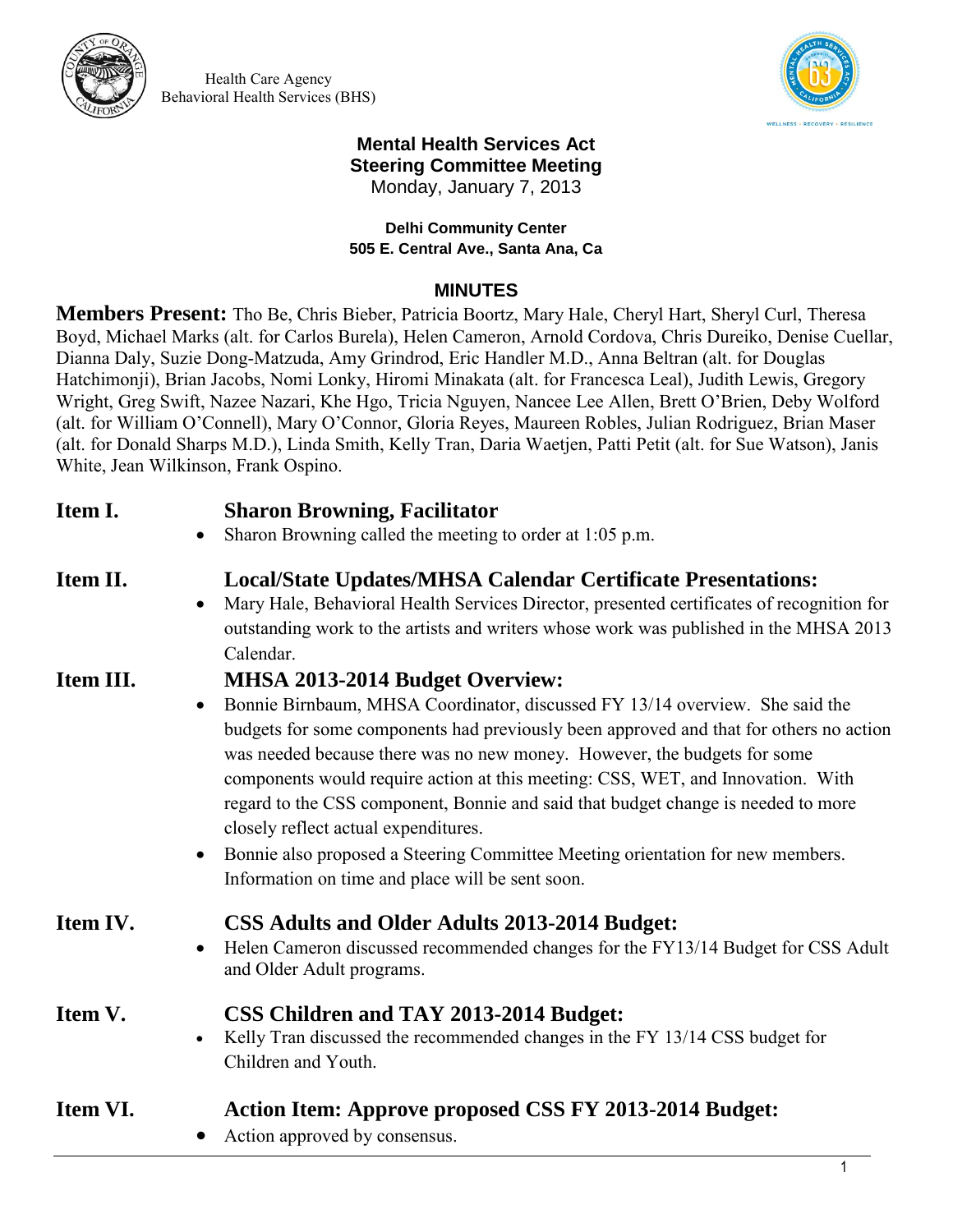

Health Care Agency Behavioral Health Services (BHS)



### **Item VII. WET 2013-2014 Budget:**

 Denise Cuellar and Sheryl Curl, WET Coordinator, talked about recommendations for the FY 13/14 WET budget. Since WET was one time-time funding, to maintain existing WET programs, WET funding must be supplemented with unspent CSS dollars from prior years.

### **Item VIII. Action Item: Approve proposed WET FY 2013-2014 Budget:**

• Action Item approved by consensus.

### **Item IX. Innovations Projects 2013-2014:**

- Linda Smith and Gerry Aguirre, Innovations Coordinator, talked about the goals and planning process for new Innovation Projects. Five new projects were recommended for implementation by the Innovation Advisory group.
- Linda Smith reviewed the recommended projects along with proposed budgets for the recommended projects.
- Linda also mentioned that the proposed \$15 million budget (\$5 million dollars per year for three years) for new projects is separate from the budget for the ten existing Innovation Projects. There was discussion about approving some additional Innovation Projects in case some of the first five recommendations could not be approved or in case there was money remaining to fund additional projects. It was also noted that the budgets are fluid and will likely be revised as more information becomes available.

## **Item X. Action Items for Innovation Projects:**

- Action Item: Approve Innovation Projects for FY 2013-14 through FY 2015-16:
	- o Action Item approved by consensus. The Steering Committee agreed to move forward with the five recommended programs and to also approve an additional three programs. The additional three programs would be considered back-ups, should there be money left over after trying to implement the first five.
	- o Approved projects are:
		- **Proactive On-Site Engagement in the Collaborative Courts to Offer** Access to Mental Health Education Programs to Reduce Recidivism.
		- Religious Leaders Mental Health First Aid.
		- Access to Mobile/Cellular/Internet Devices in Improving Quality of Life.
		- Veterans Services for Military/Veteran Families and Caregivers.
		- The Brain & Your Health Education Exhibition and Resource Center.
		- Skill Sets for Independent Living & Project
		- Healthy Ideas Partners: A Community Collaboration Addressing Depression in Older Adults.
		- Retreats for the Caregiving Families.
- Action Item: Approve of Innovation Budget for FY 2013-14 through FY 2015-16:
	- o Action Item approved by consensus.